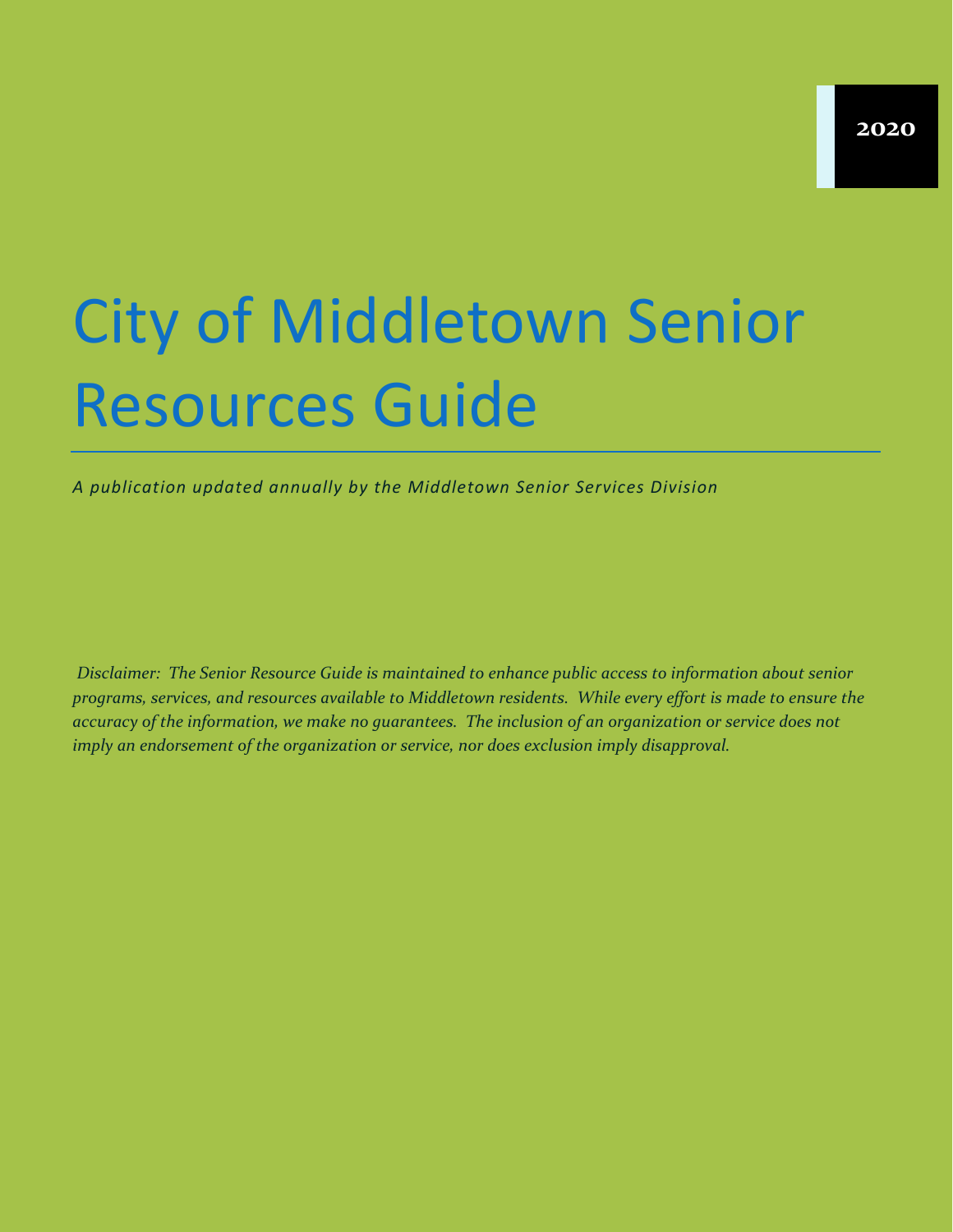## **TABLE OF CONTENTS**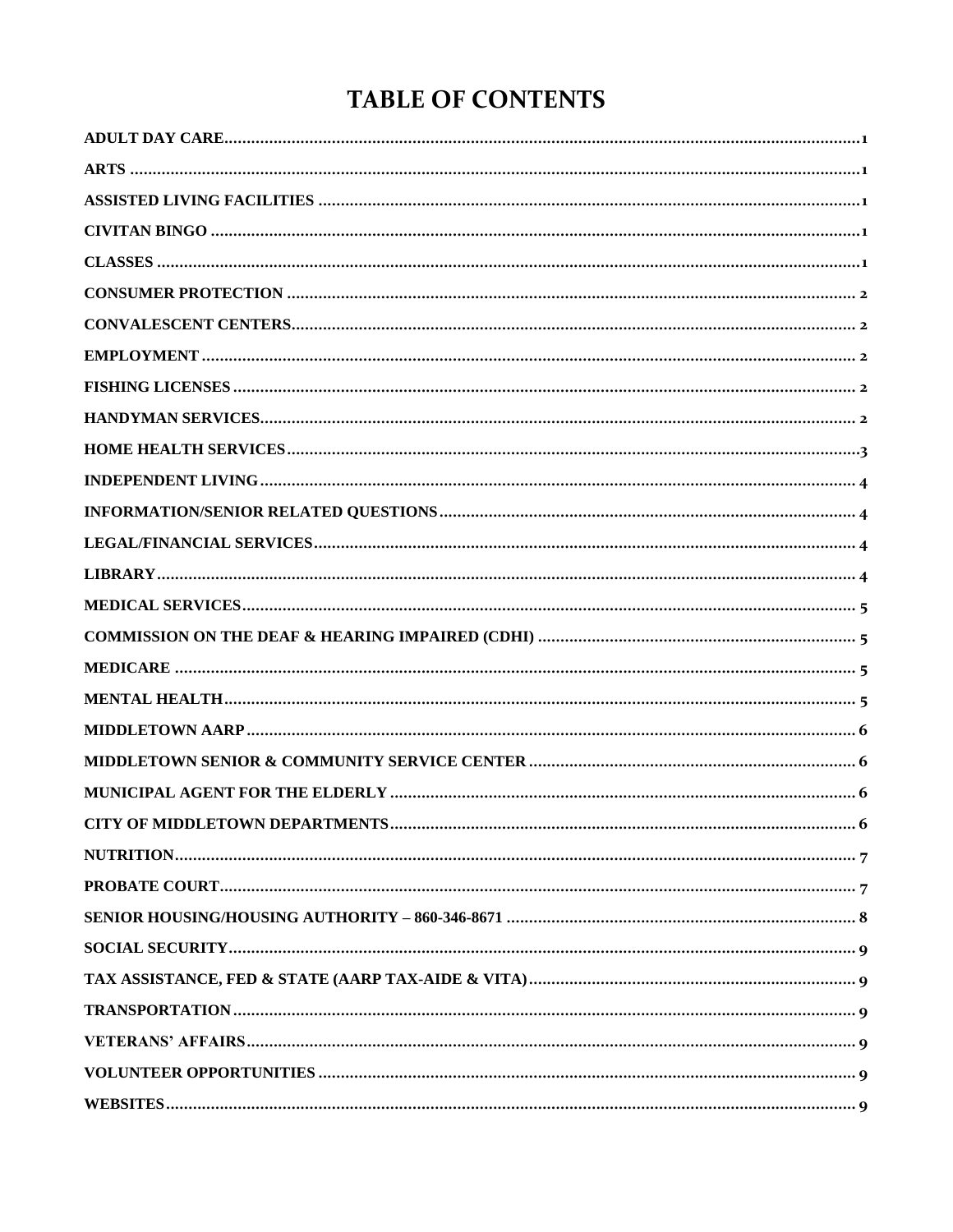## <span id="page-2-0"></span>**Adult Day Care**

**Daytymers Club** [www.heritagecommons.com/daytymers](http://www.heritagecommons.com/daytymers) **860-344-1221** 38 Boston Road

**The Day Club** [www.thedayclubadc.com](http://www.thedayclubadc.com/) **860-632-1119** 32 Miner Street

## <span id="page-2-1"></span>**Arts**

**Art Guild of Middletown 860-508-4852**

**CT Heritage Productions (Theater) 860-347-7771**

**CT Poetry Society 860-563-5761**

**Greater Middletown Chorale 860-316-4854**

**Middletown Arts & Culture Department 860-638-4510**

**Middletown Senior Chorus, Barbara Arafeh 860-347-4887**

**Middletown Symphonic Band 860-347-5787**

**Russell Writers 860-344-8136**

<span id="page-2-2"></span>**Valley Shore Sweet Adelines Chorus 860-575-1783**

## **Assisted Living Facilities**

**Heritage Commons** [www.heritagecommons.com](http://www.heritagecommons.com/) **860-344-1221** 38 Boston Road

**Luther Ridge** [www.lutherridge.org](http://www.lutherridge.org/) **860-347-7144** 628 Congdon St. W.

**One MacDonough Place** [www.onemacdonoughplace.org](http://www.onemacdonoughplace.org/) **860-358-5800** One MacDonough Pl

**Village at South Farms**  [http://www.benchmarkseniorliving.com/senior](http://www.benchmarkseniorliving.com/senior-living/ct/middletown/the-village-at-south-farms/)[living/ct/middletown/the-village-at-south-farms/](http://www.benchmarkseniorliving.com/senior-living/ct/middletown/the-village-at-south-farms/) **860-552-2160** 645 Saybrook Road

## <span id="page-2-3"></span>**Civitan Bingo**

**860-638-4540** Middletown Senior Center 61 Durant Terrace *Evening Bingo (6:30 PM) once a month*

## <span id="page-2-4"></span>**Classes**

*Seniors can take classes tuition free (on a space available basis) at CT public colleges & Universities*

**Art Guild of Middletown 860-508-4852** Mattabassett Grange, 42 West St.

**Middlesex Community College 860-343-5800 860-343-5863** 100 Training Hill Road *50+ - wide range of classes, trips 62+ - discounted classes*

**Middlesex Institute for Lifelong Education (MILE) 860-343-5863**

**Middletown Senior Services 860-638-4540** 61 Durant Terrace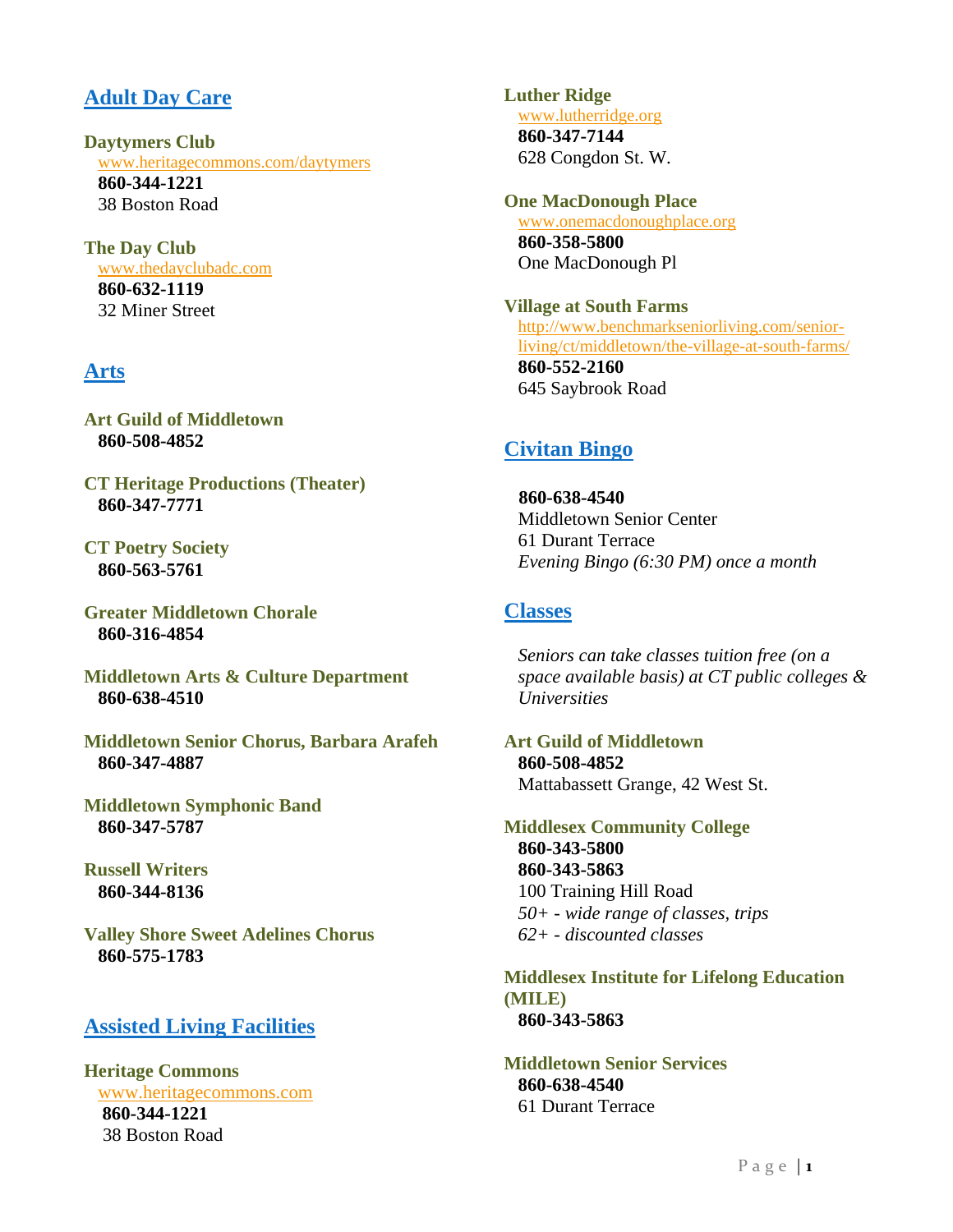**Middletown Adult Education 860-343-6044** 398 Main St. *Wide range of classes & trips*

**Middletown Recreation Services 860-638-4500**

**Russell Library 860-347-2528** 

**YMCA – Northern Middlesex 860-347-6907** 99 Union St. *Seniors get discounted rates*

#### <span id="page-3-0"></span>**Consumer Protection**

**State of Connecticut Department of Consumer Protection 860-713-6100**

#### <span id="page-3-1"></span>**Convalescent Centers**

**Apple Rehab 860-347-3315** 600 Highland Ave.

**Autumn Lake Healthcare at Cromwell 860-635-5613** 385 Main St Cromwell

**Middlesex Health Care Center 860-344-0353** 100 Randolph Road

**One MacDonough Place 860-358-5800** One MacDonough Pl

**Wadsworth Glen Health Care Ctr. 860-346-9299** 30 Boston Road

**Water's Edge Health Care Center 860-347-7286** 111 Church St.

## <span id="page-3-2"></span>**Employment**

**Connecticut Department of Labor 860-754-5000** <http://www.ctdol.state.ct.us/> 645 South Main Street

**United Labor Agency 860-347-8060** 100 Riverview Center

## <span id="page-3-3"></span>**Fishing Licenses**

**The Fishing Factory 860-344-9139** 238 East Main Street

**Department of Energy and Environmental Protection 860-424-3000** *State Park Passes, Charter Oak Pass (Life Use) Free to Connecticut residents 65+ proof of age and residency required – 860- 295-9523*

#### <span id="page-3-4"></span>**Handyman Services**

**Adapt Your Home 203-214-4170**

**Connecticut Remodeling 860-346-6011** 387 Ballfall Road

**Gullitti Builders 860-344-9360** 73 Wildwood Lane

**HomeCare Connection LLC 860-635-5009** 32 Miner Street

**Middlesex Habitat for Humanity of CT Inc. 860-343-9179** 34 Shunpike Road Unit 24-26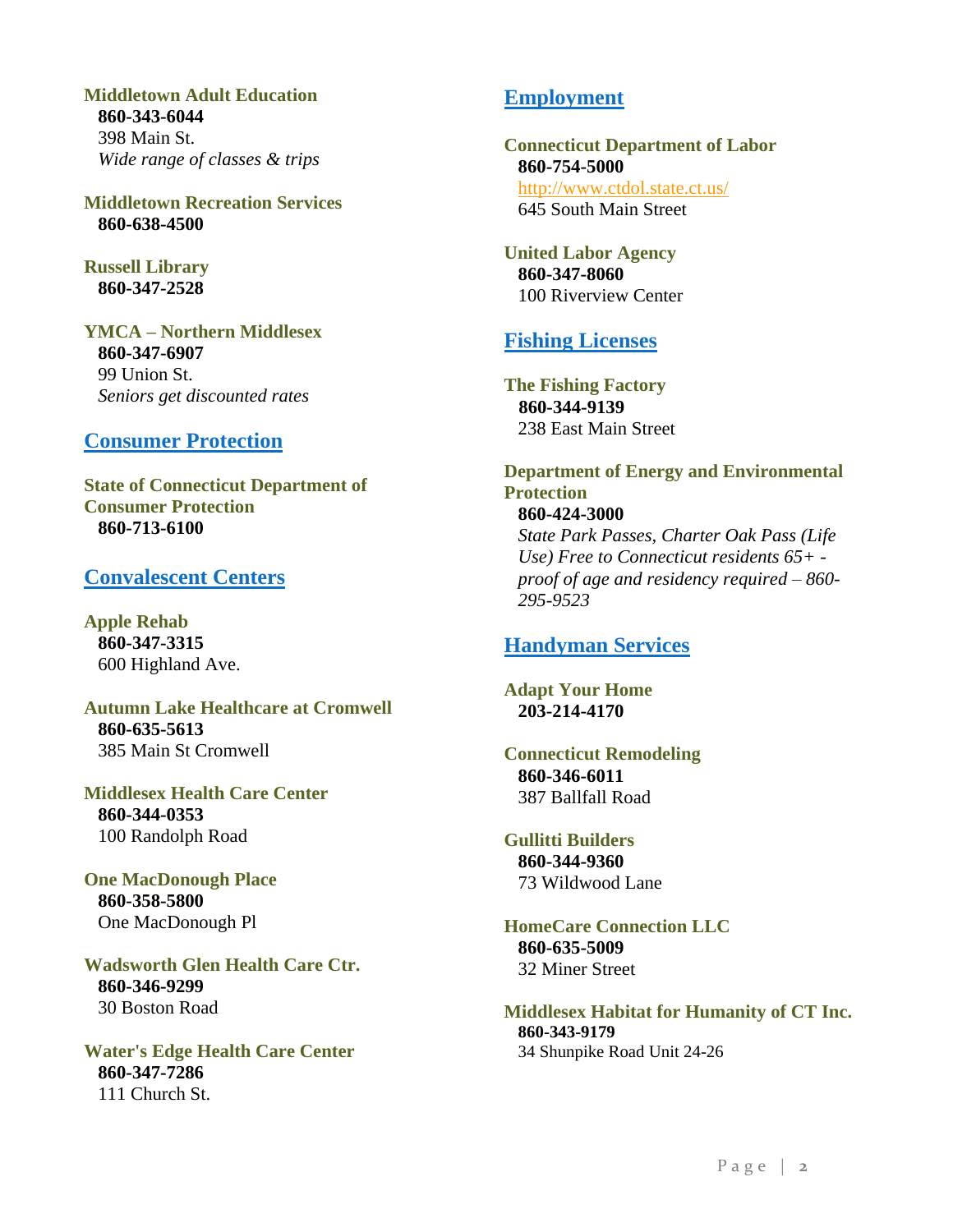## <span id="page-4-0"></span>**Home Health Services**

**A&D Home Health Solutions 1-860-667-2275**

**Advance Care LLC, Elder Care Management & Homecare 860-740-6885**

**Caregiver Resource Guide (Caring Families Coalition) 860-297-5197**

**Comfort Keepers 203-697-1030**

**Community Renewal Team 860-347-4465** 44 Hamlin St. *Some emergency services, fuel assistance, homebound meals, winterization assistance, elderly nutrition program*

**Companions & Homemakers Inc. 860-348-4663** 855 Berlin Turnpike

**Compassion & Choices (FREE) 1-800-247-7421** *1 to 1 w/terminal patient & family to ensure final wishes are honored*

**CT Dept. of Social Services 860-704-3100** 2081 South Main Street (Route 17) *Title 19, Food Stamps (SNAP)*

**CT Respite Care Program 1-800-994-9422**

**Dept. of Social Services Energy Assistance Hotline 1-800-842-1132**

**Estate Treasures & Services 860-344-0005** 80 East Main St.

**Euro-American Connections and Home Care** [www.homecare4u.com](http://www.homecare4u.com/)

**860-829-0208** 1200 Farmington Ave. Berlin *24 hour live-in caregivers, companions, homemakers, respite care, etc.*

**Family Care Visiting Nurse LLC 1-800-946-6331**

**HomeCare Connection, LLC 860-635-5009** 32 Miner Street *Personal care, homemakers, companionship*

**Homecare Program for Elders Dial 211** *Phone based info & Referrals*

**Home Instead Senior Care** [www.homeinstead.com](http://www.homeinstead.com/)

**860-316-2531** 975 Middle St, Suite D

**Lend a Hand 1-800-960-1004**

**Middlesex Hospital Homecare 860-358-5600** 770 Saybrook Road

**National Family Caregiver Support Program 1-800-994-9422**

**New England Home Care 860-632-4000**

**Primary Prevention Homecare 860-244-9119**

**Seniors Helping Seniors 860-447-1316**

**Senior Resources Agency on Aging 860-887-3561** 19 Ohio Ave. Norwich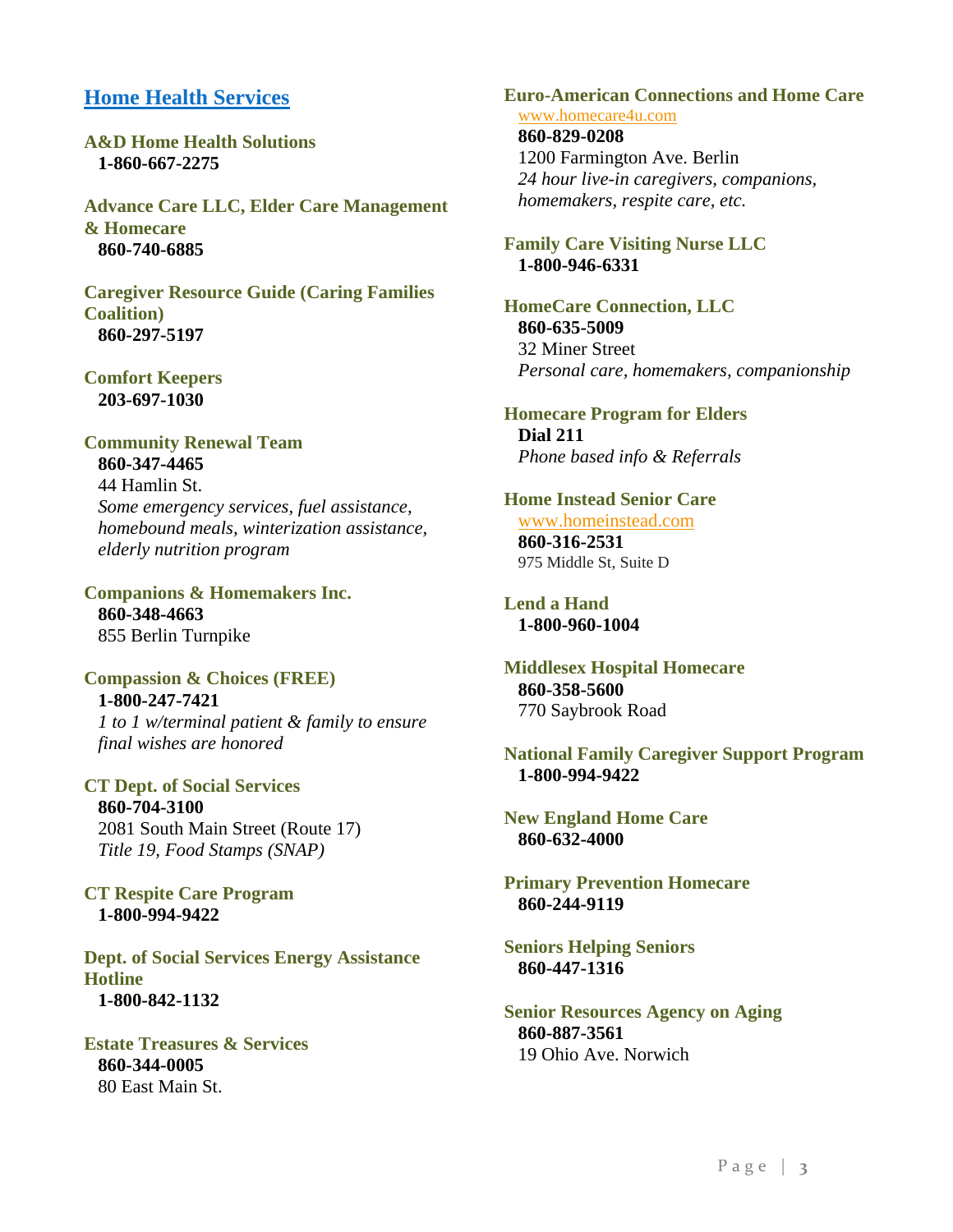**Unison Health Services Inc. 860-347-4446** 921 Saybrook Road

**Visiting Angels Living Assistance Services** [www.visitingangels.com/middlefield](http://www.visitingangels.com/middlefield) **860-349-7016** *Personal care, homemakers, companionship*

## <span id="page-5-0"></span>**Independent Living**

**Heritage Commons Retirement Community 860-347-1221** 38 Boston Road *Assisted Living Options Available*

**Luther Ridge 860-347-7144** 628 Congdon St. W.

## <span id="page-5-1"></span>**Information/Senior Related Questions**

**CHOICES** CT Area Agency on Aging **1-800-994-9422** *Info on ANY senior question*

#### **INFOLINE**

<span id="page-5-2"></span>**Dial 211** *Referrals, crisis intervention, suicide Prevention 211*

## **Legal/Financial Services**

**Connecticut Legal Services 860-344-0447** 62 Washington Street

**Consumer Law Project for Elders 1-800-296-1467** *Free, 60+, all incomes*

**Community Renewal Team (CRT) 860-347-4465** 44 Hamlin St. *Heating Bill Assistance*

**Dzialo, Pickett & Allen, P.C.** [www.dpapc.com](http://www.dpapc.com/) **860-398-9386** 148 Broad Street

**Farrell & Grochowski, P.C.** [www.wallingfordlawyers.com](http://www.wallingfordlawyers.com/) **203-269-7756**

**Fournier Legal** [www.legalserviceseasthaven.com](http://www.legalserviceseasthaven.com/) **860-670-3535**

**Judy's Checks & Balances, LLC 860-349-1555** *Help with money management*

**Lawyer Referral Service of CT Bar Association 860-525-6052** *Case assessments, provide free est. of charges*

**Office of the Victim Advocate 860-550-6632**

**Ombudsman & Resident Advocate Program 860-723-1394**

**Protective Services for the Elderly (DSS) 1-888-385-4225 After Hour Emergencies - 211**

**Statewide Legal Services of CT 860-344-0380 (toll-free 800-453-3320)** 424 Main St.

## <span id="page-5-3"></span>**Library**

**Godfrey Memorial Library 860-346-4375** 134 Newfield St.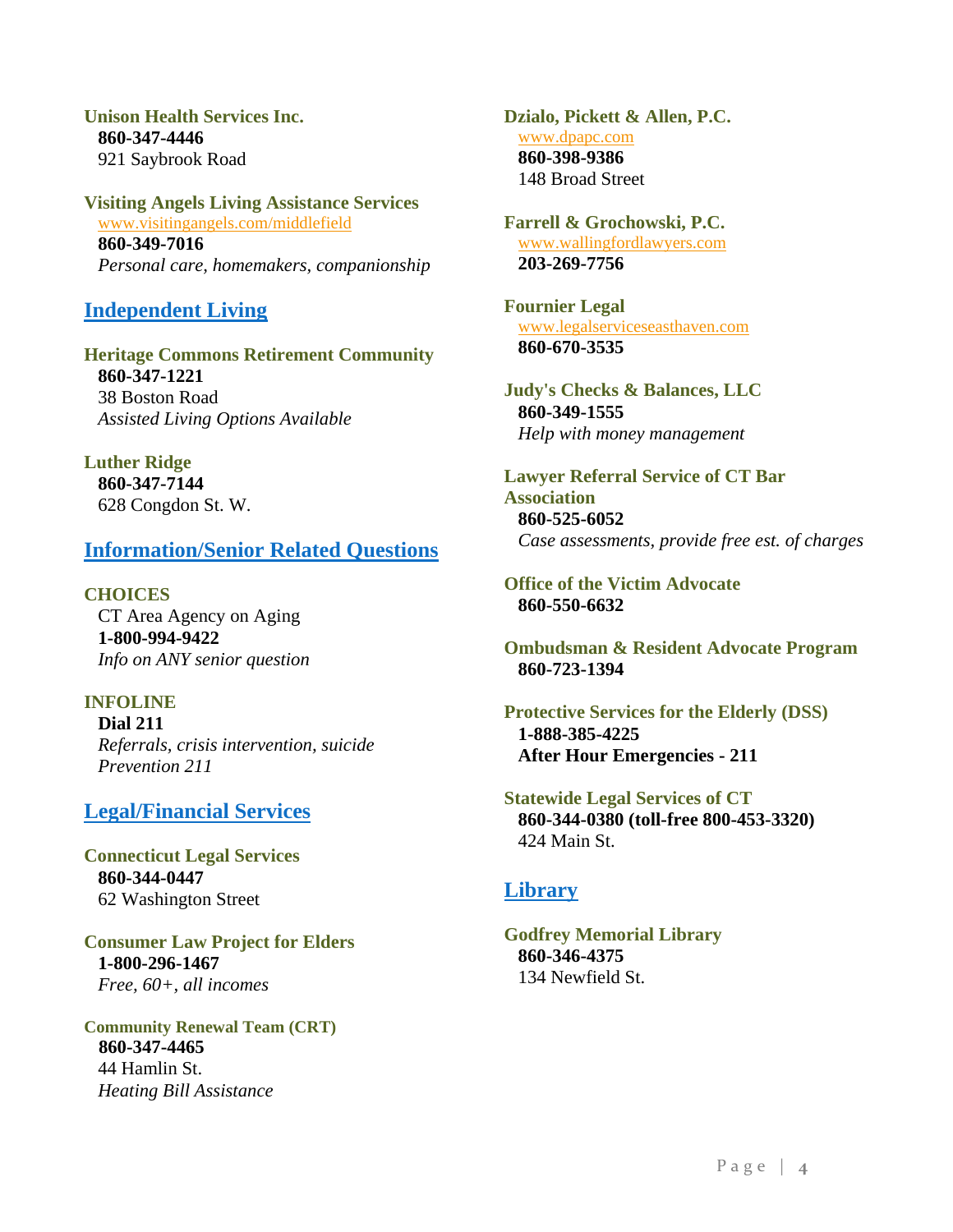#### **Russell Library 860-347-2528**

123 Broad St. *Equipment for sight impaired, reading aids, audio books, computer training & usage, Lunch & Learn Series, borrow books, tapes, CD's, DVD's, New Parents Kits, Museum Passes free @ circulation desk* Homebound Service Program 860-347-2528 Ext. 165

## **CT State Library for the Blind & Physically Handicapped**

**1-800-842-4516** 198 West St., Rocky Hill

## <span id="page-6-0"></span>**Medical Services**

<span id="page-6-1"></span>**Commission on the Deaf & Hearing Impaired (CDHI) 1-800-708-6796** *Interpreting, counseling, support services*

#### **CT Radio Information System (CRIS) 1-800-708-0004**

*Free radio if you can't read or hold printed information*

**Community Health Center (sliding scale) 860-347-6971** 635 Main St.

**Lions Low Vision Center 1-800-676-5715**

#### **Middlesex Hospital (Middlesex Health) 860-344-6000** Lifeline service, device calls medical help 24/7 **860-344-6000** Middlesex Inpatient Hospice Care, 28 Crescent St. **860-344-6000**

**Middletown Health Dept., City Hall 860-638-4960** 245 DeKoven Dr.

#### **Senior INFO/EXPO, Health Fair, Flu Shot Clinic**

## **860-638-4540**

*Middletown Senior Center will have information each year regarding the scope, date, and location of the Fair. This annual event features a consortium of service providers and senior related information.*

## <span id="page-6-2"></span>**Medicare**

## **Center for Medicare Advocacy 1-800-262-4414**

*Free legal assistance to CT citizens denied Medicare coverage*

#### **CHOICES Counselor 860-638-4542**

61 Durant Terrace

## **Medicare**

**1-800-633-4227** Medicare Hotline **1-800-828-9769** Medicare Questions

## **Middlesex Community Access Program 860-358-4867** 60 Crescent St.

*Pharmacy assistance for uninsured / underinsured*

#### **Senior Resources Agency on Aging 860-887-3561** 19 Ohio Ave. Norwich

## <span id="page-6-3"></span>**Mental Health**

**Alcoholics Anonymous 860-267-5857**

## **Alzheimer's Association CT Chapter 860-828-2828**

**Community Health Center, (Sliding Scale) 860-347-6971** 635 Main St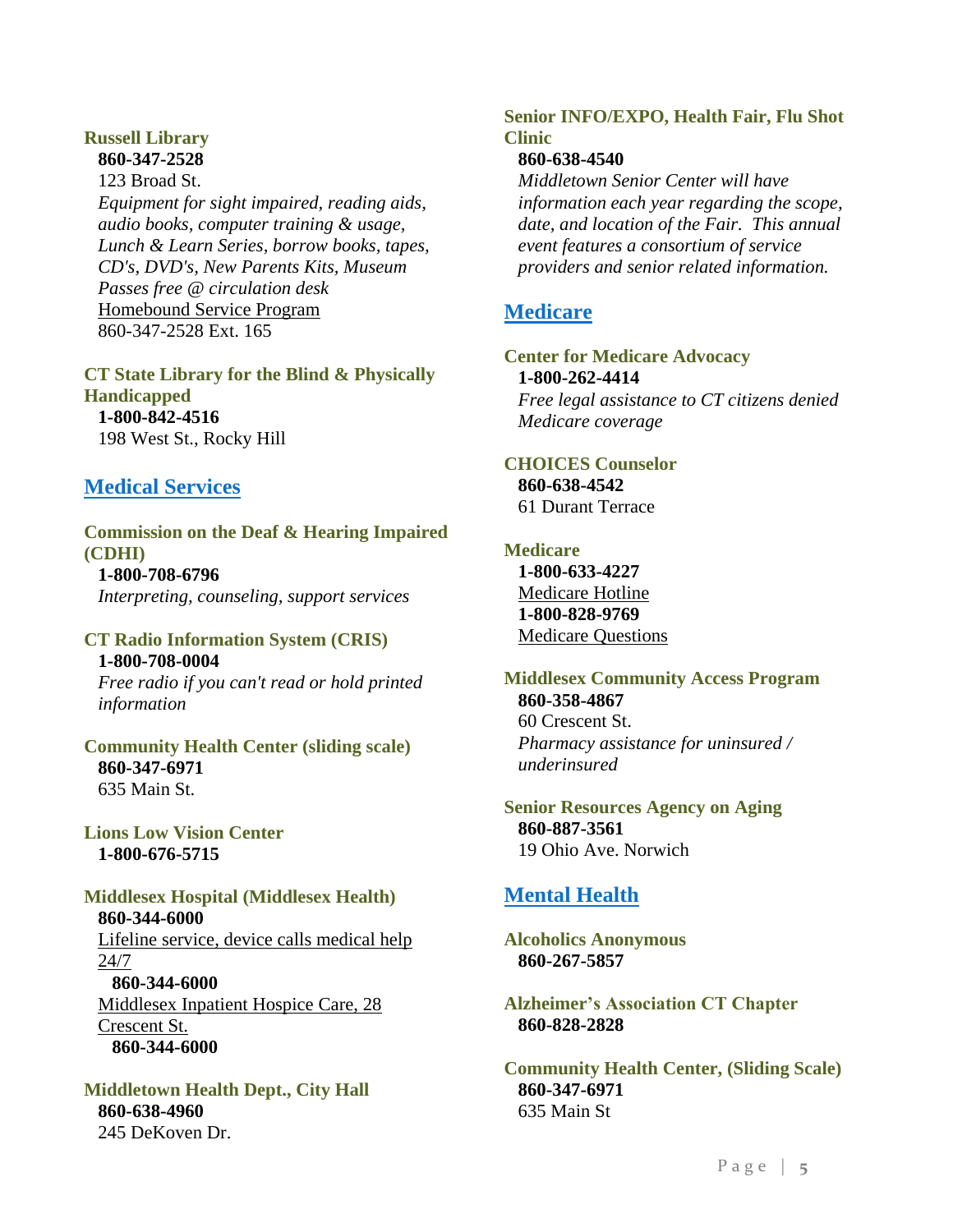**Crisis Hotline for acute psychiatric emergencies 1-800-567-0902**

**CT Respite Care Program 1-800-994-9422**

#### **Grandparents Raising Grandchildren 860-638-4500**

*This group meets periodically. Sponsored by Middletown Recreation and Community Services Dept.*

**Middlesex Hospital - Center for Behavioral Health 860-358-8760** 103 South Main St.

#### **Middlesex Hospital Support Groups 860-358-6000**

*Bariatric, Bereavement, Cancer, Breast Cancer, Prostate Cancer, Caregiver, Diabetes, Pulmonary, Smoking*

**Rushford Ctr. Alcohol / Drug Treatment 860-346-0300** 1250 Silver St.

## <span id="page-7-0"></span>**Middletown AARP**

**AARP Membership 1-800-424-3410** AARP CT 1-866-295-7279 *Middletown Chapter #3310 Middletown Chapter #3394*

<span id="page-7-1"></span>**Middletown Senior & Community Service Center**

**860-638-4540** 61 Durant Terrace

## <span id="page-7-2"></span>**Municipal Agent for the Elderly**

**Middletown Senior Center** 61 Durant Terrace **Laura Runte - 860-638-4542**

## <span id="page-7-3"></span>**City of Middletown Departments**

**ADA Text Telephone (TTY) 860-638-4812**

**Arts and Culture 860-638-4510**

**Board of Education 860-638-1401**

**Building Division – Public Works 860-638-4870**

**Central Communications 860-347-2541**

**City Hall Municipal Building 860-638-4800**

**City Yard – Public Works 860-638-4560**

**Common Council 860-638-4980**

**Credit Union 860-638-5360**

**Emergency Management 860-638-3270**

**Energy Management 860-638-4854**

**Engineering Division – Public Works 860-638-4850**

**Finance Department 860-638-4880**

**Finance – Payroll 860-638-4890**

**Finance – Purchasing 860-638-4895**

**Fire Department 860-638-3200**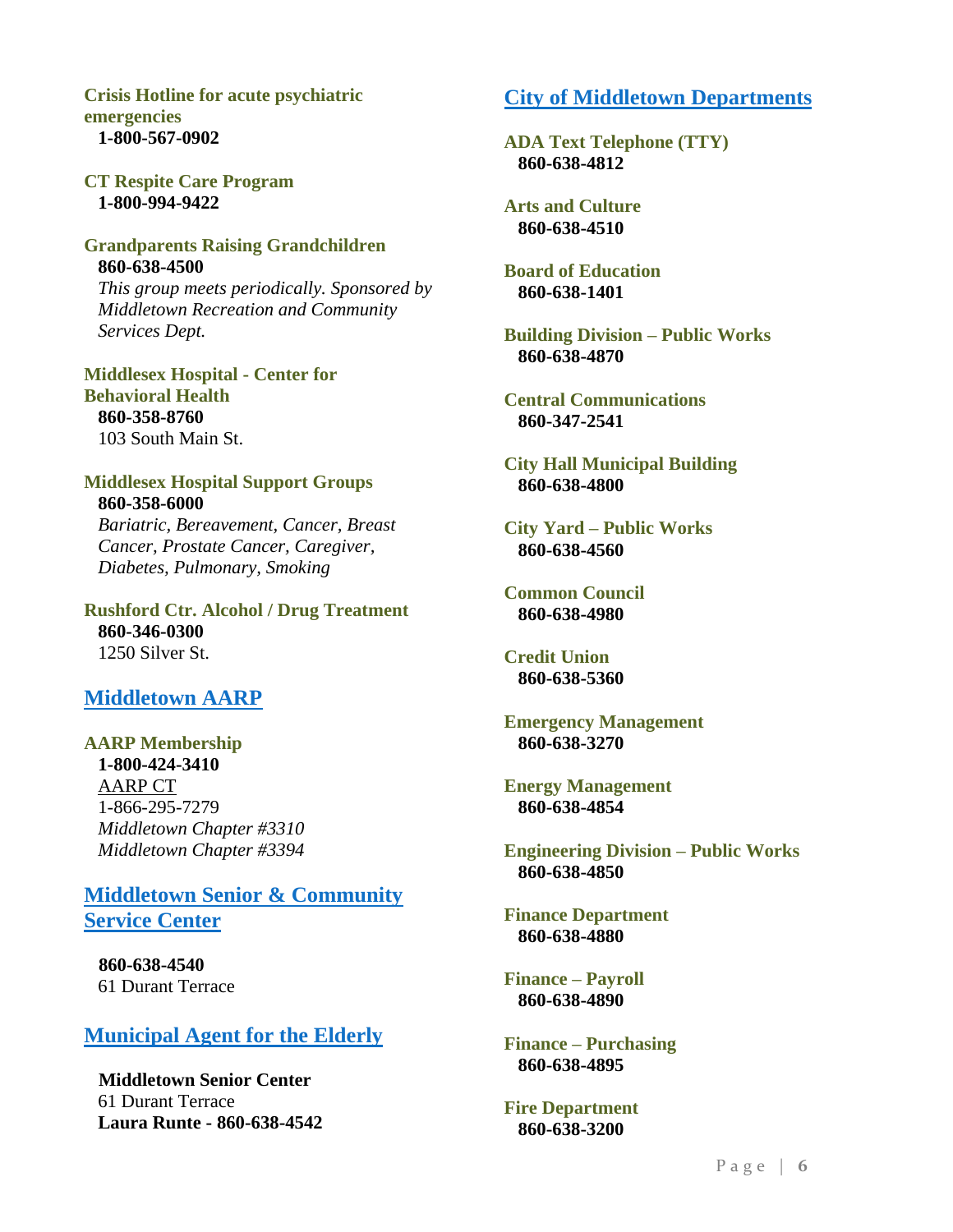**Health Department 860-638-4960**

**Human Relations 860-638-4830**

**Human Resources 860-638-4940**

**Mailroom 860-638-4865**

**Maintenance 860-638-4865**

**Mayor's Office 860-638-4801**

**Office of the General Counselor 860-638-4820**

**Parking Department 860-638-4920**

**Parks Division – Public Works 860-638-4520**

**Planning, Conservation & Development 860-638-4840**

**Police Department 860-638-4000**

**Public Works 860-638-4850**

**Recreation & Community Services 860-638-4500**

**Registrar of Voters 860-638-4950**

**Risk Management 860-638-4825**

**Sanitation Division – Public Works 860-638-4851**

**Senior Services 860-638-4540**

**Tax Assessor 860-638-4930**

**Tax Collector 860-638-4900**

**Technology Services 860-638-4990**

**Town Clerk 860-638-4910**

**Water & Sewer Department 860-638-3500**

#### <span id="page-8-0"></span>**Nutrition**

**Amazing Grace Food Pantry 860-347-3222** 139 Main Street Ext.

**CT Dept. of Social Services (SNAP) 860-626-6632** 2081 South Main Street (Route 17)

**CRT – Community Renewal Team 860-560-5828** *Meals on Wheels, Congregate Meals, Elderly Nutrition Program*

**End Hunger CT! 860-560-2100**

**Homebound Meals/ Congregate Meal Service 860-560-5828** *Meal Sites (Senior Center & Stoneycrest Towers)*

**St. Vincent DePaul - Soup Kitchen 860-344-0097** 615 Main St.

## <span id="page-8-1"></span>**Probate Court**

**860-347-7424** 94 Court Street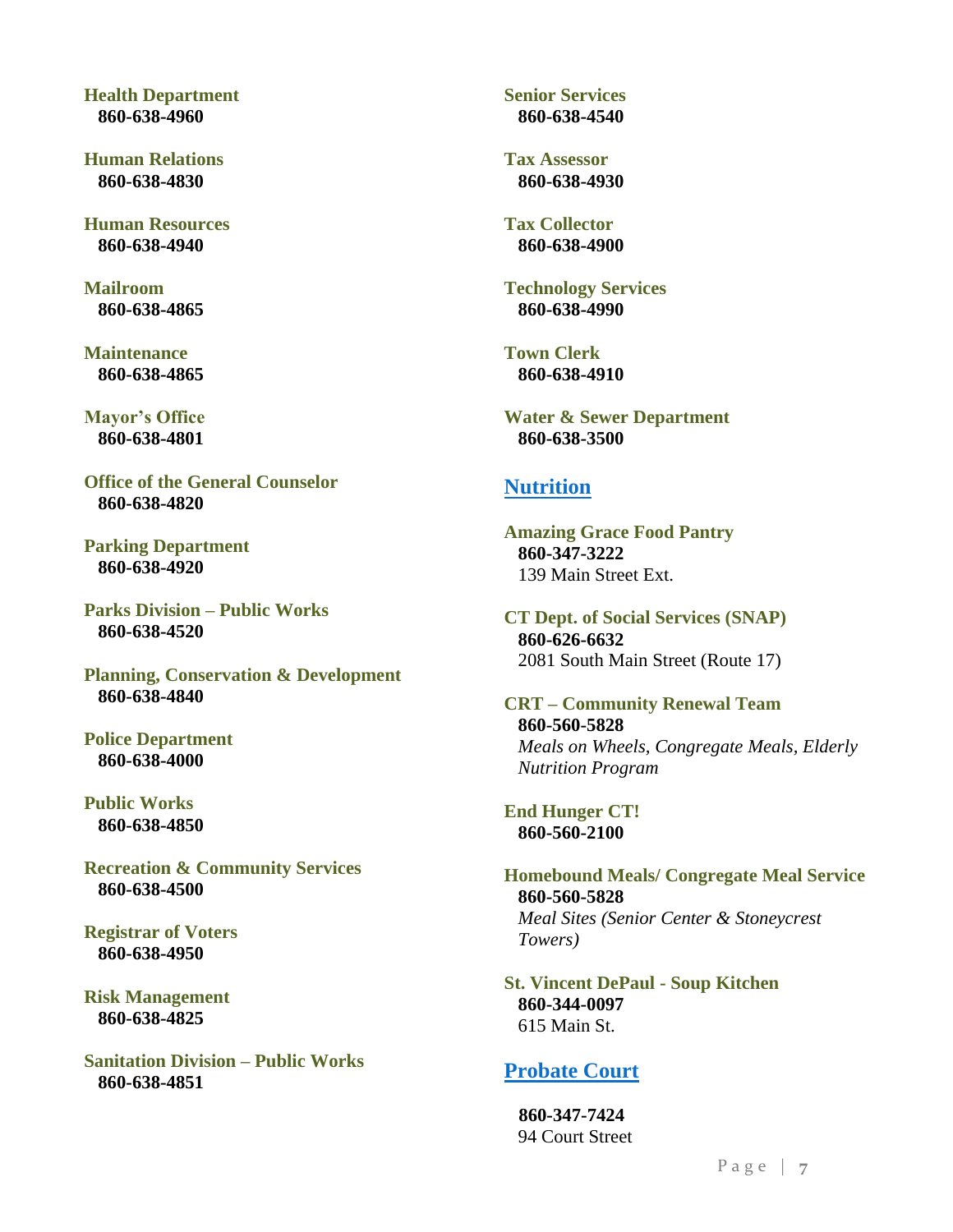## <span id="page-9-0"></span>**Senior Housing/Housing Authority – 860-346-8671**

*Applications required for all sites. Contact management to set up a visit and have your questions answered.*

#### **Marino Manor, Randolph Road 860-346-8671**

40 Homes. Small, 3 room homes, laundry facility located in a community room. Located at the intersection of South Main & Randolph Rd. On city bus line. Utilities NOT included. Cost: 1/3 annual income

#### **Luther Ridge, 624 Congdon St. W. 860-347-7144**

45 each of independent, assisted living, congregate apartments for moderate to lower incomes in wooded, residential area. Active social calendar, many amenities. Income and asset requirements.

#### **Newfield Towers, 220 Newfield Street 860-344-0659**

99 Apartments. High-rise building. Good size Apartments. Located on city bus line. Includes: heat, hot water, and electricity Cost: 1/3 of income

#### **Pond View Apartments, 335 Butternut Street 860-344-8157**

52 Apartments. Good size. Country living, all have small porches. Beautiful eastern exposure, near small pond, playground, and Shiloh Manor. Located on city bus line. Includes: heat and hot water. Cost: 1/3 income.

#### **Old Middletown High, 251 Court Street 860-638-3602**

65 Apartments. Good size. All Different. Wonderful location near Wesleyan and Main St, library, churches. Near city bus line. Includes: Heat, hot water, and electricity Cost: 1/3 income

## **Salvatore L. Monarca Place, 1325 Randolph Road**

#### **860-346-8671**

16 Apartments. Twelve 1 bedroom & four 2 bedroom apts. Developed with special design features for the sensory impaired and elderly disabled. Located at the corner of Randolph Rd and South Main St. Includes: heat, hot water, and electricity. Cost: 1/3 of income

#### **Sbona Towers, 40 Broad Street 860-346-8671**

126 Apartments. High-rise building, 12 stories, downtown location, next to Senior Center churches, hospital, Main St. Located on city bus line. Includes: heat, hot water, and electricity. Cost: 1/3 of income

#### **Shiloh Manor, 330 Butternut Street 860-344-1349**

41 Apartments. Built in 1999. Good size Apartments, independent living, country setting. Near Pond View, Wesleyan University Located on the city bus line. Includes: heat, hot water and electricity. Cost: 1/3 income.

#### **South Green Apts., 65 Church Street 860-344-1361**

125 Apartments. Independent living, spacious one or two bedroom apts. Community room with kitchen, 24 HR maintenance, two laundry rooms, apartments w/ emergency pull cords. Conveniently located near hospital, churches, Senior Center, Main St. and city bus line. Includes: heat, hot water, and electricity Cost: 1/3 of income.

## **St. Luke's Apts., 352 Newfield Street 860-343-8482**

25 Spacious Apartments. Across from Russell Library, close to Main St. Located on city bus line. Includes: heat, hot water and electricity  $Cost: 1/3$  income.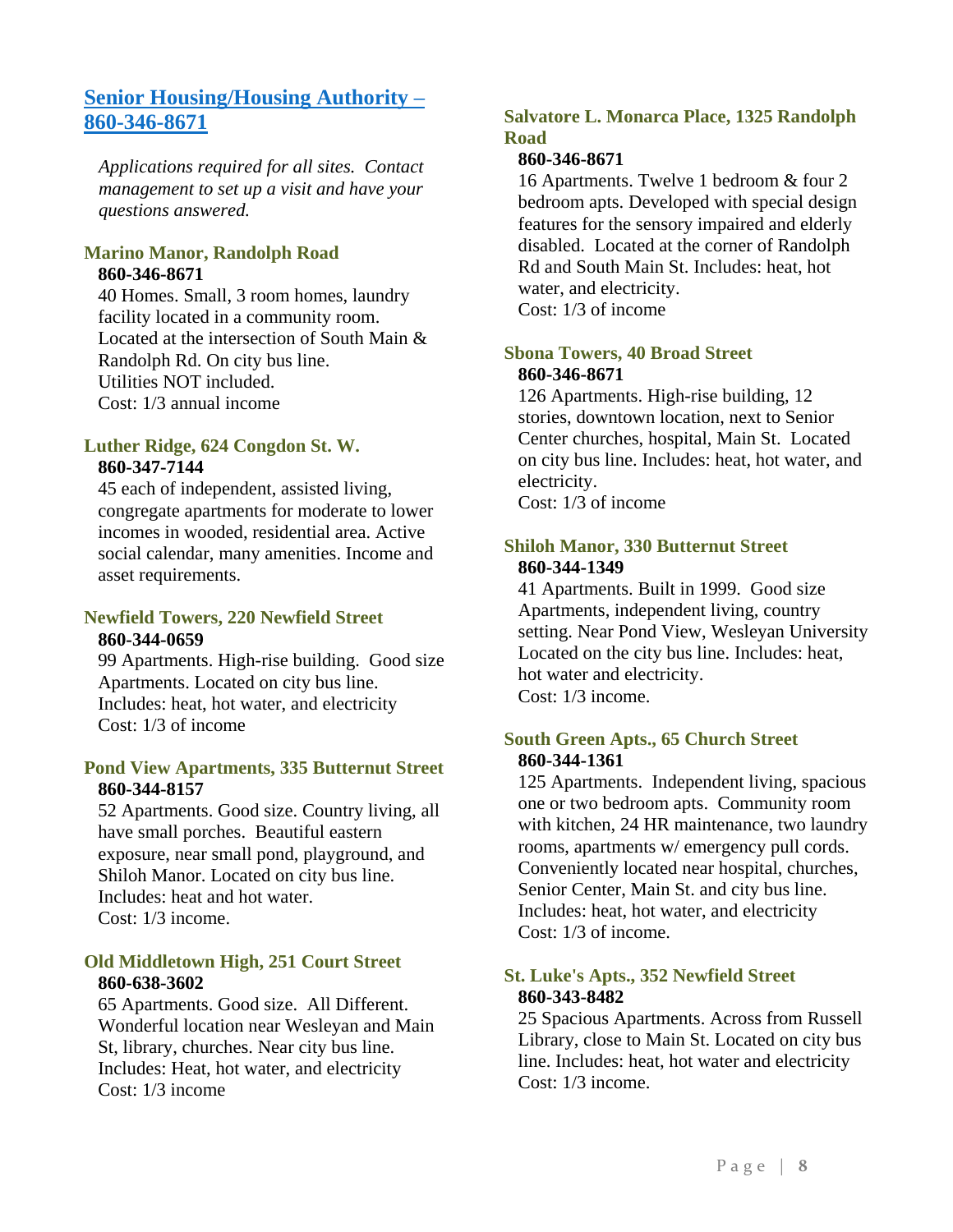#### **Stoneycrest Apt., 352 Newfield Street**

**860-343-8482** 99 Apts. In high-rise building. Located on city bus line. Includes: heat, hot water and electricity. Cost: 1/3 of income.

## <span id="page-10-0"></span>**Social Security**

**1-800-772-1213** 425 Main Street

<span id="page-10-1"></span>**Tax Assistance, Fed & State (AARP Tax-Aide & VITA)**

**211** *Locations vary - please call for more information*

## <span id="page-10-2"></span>**Transportation**

**9 Town Transit 860-510-0429** *Public transportation for Seniors*

**American Cancer Society 203-265-6721** *Cancer patients' medical appointments*

**Amtrak 1-800-872-7245** *Senior discount, special assistance*

**Dial-A-Ride & Enhanced Dial-A-Ride 860-347-3313** *Transportation for Seniors/Disabled*

**Executive Taxi 860-635-8222** *Sedans – limos – suburbans - wheelchair vans*

**Hunters (ambulance, wheel chair, limo) 860-346-9627**

**Logisticare (w/Title 19) 1-888-866-3287**

**Middletown Area Transit (bus) 860-346-0212** 340 Main Street

## <span id="page-10-3"></span>**Veterans' Affairs**

**Department of Veteran's Affairs 860-616-3600** 287 West Street, Rocky Hill

**Council on Veterans, Middletown Ron Organek - 860-346-5100**

<span id="page-10-4"></span>**American Legion Post #75 860-347-9575** 58 Bernie O'Rourke Drive

## **Volunteer Opportunities**

**American Red Cross 860-347-2577**

**Literacy Volunteers 860-347-0337**

**Reading Buddies, Spencer School (RSVP Program) 860-344-0711**

**United Way 860-346-8695**

## <span id="page-10-5"></span>**Websites**

#### <https://eldercare.acl.gov/>

Locates area services **1-800-677-1116**

#### [www.medicare.gov](http://www.medicare.gov/)

**1-800-633-4227** Click Home Health Compare under "Search Tools" Website compares evaluations of nursing homes, home health agencies, dialysis facilities